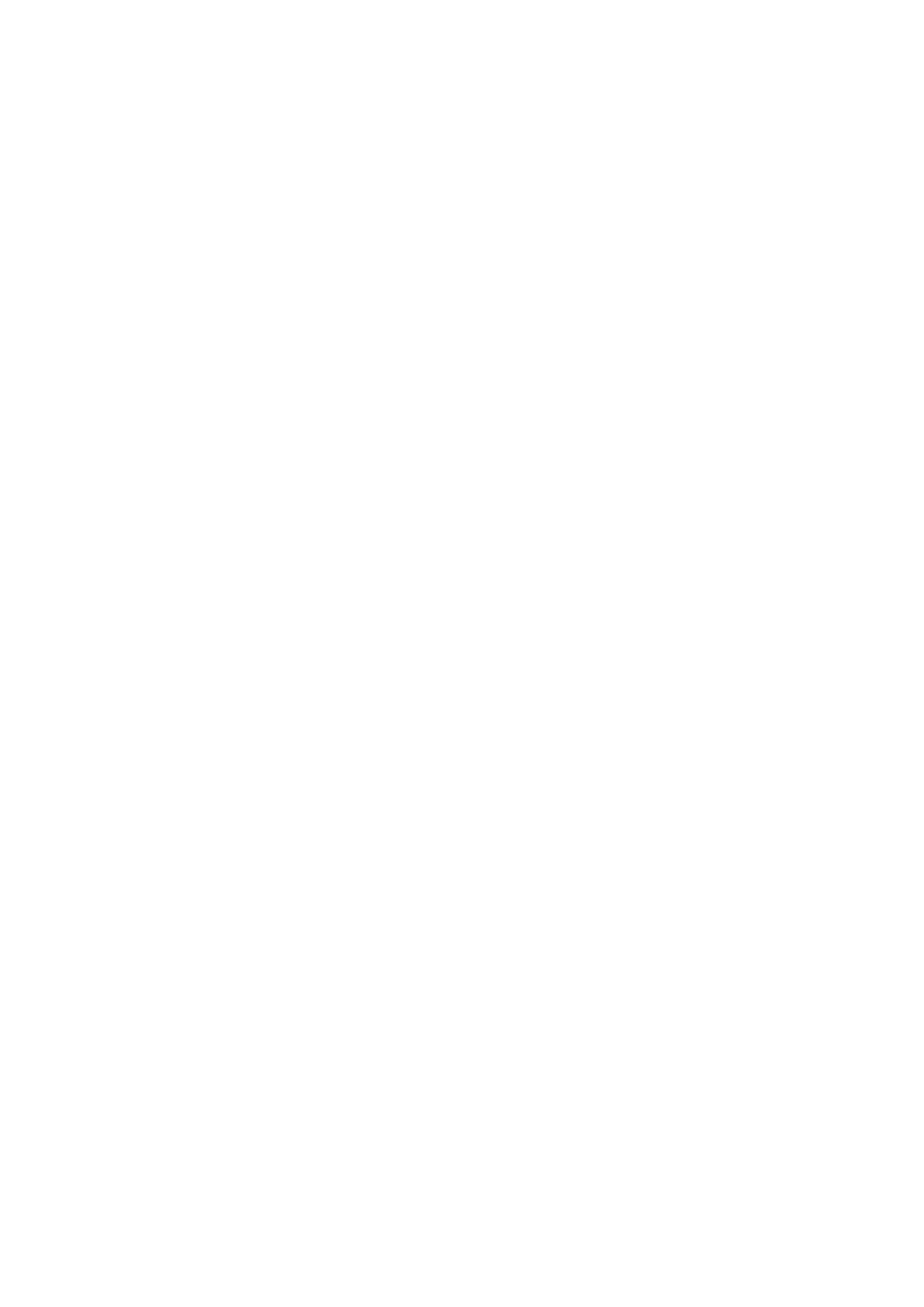# **Fuel Cycle R&D to Safeguard Advanced Ceramic Fuel Skills**

### The Nuclear Renaissance and Fuel Cycle Research and Development

Nuclear energy is a mature, reliable and low–carbon technology and is viewed by many as an essential contributor to a sustainable energy mix. In many countries, policy concerning the back end of the fuel cycle has yet to be resolved and many have yet to finalise their plans for geological disposal. Decisions on open vs closed fuel cycles will be dependent on the speed at which new fuels and reactor technologies are developed and on ultimate power generation requirements. As such, advanced reactor and fuel cycle research has an important role to play in setting out the most appropriate scenarios for nuclear energy deployment for the remainder of this century.

The depth and breadth of ceramic fuels manufacture R&D capability within the UK is based on decades of support to UK industry programmes together with involvement in international programmes over the longer term. With the closure of the final UK programme in this area (ie SMP support), these skills are likely to diminish without other programmes being implemented to sustain them.

In the UK, the R&D baseline has focused on mixed plutonium and uranium oxide (MOx) fuels. While it is important to protect knowledge and experience gained to date, this does not fully represent the boundaries of future research direction(s). Fuel cycle R&D to safeguard Advanced Ceramic Fuel skills needs to be cognisant of the large nuclear materials management programme. Stocks of civil uranium and plutonium arising from reprocessing of spent fuel are being managed according to the UK policy of safe and secure storage, while maintaining options for future use of potentially valuable materials. Fuel cycle R&D could augment this programme to:

- keep a range of nuclear generating options open for the future
- enable the UK to make informed decisions on future policy and strategy
- support work that will be required on Plutonium disposition.
- •  open up the opportunity to leverage UK investment through international commercial work and collaboration on international programmes for example in the EU
- •  develop opportunities for exploitation of reactor demonstrators to be built in the EU.

Within Europe the Strategic Nuclear Energy Technology Platform (SNETP) is focused on developing

GEN IV reactors which will require the manufacture of test fuels. The very high costs and long lead times of building skills, expertise and new manufacturing facilities in terms of safety and licensing, infrastructure and security represents a significant hurdle in addition to those of delivering test reactors and next generation fleets.

This paper sets out the rationale for a fuel manufacturing R&D programme together with the skills and expertise required to implement it.



The Fuel Line at NNL's Central Laboratory, Sellafield

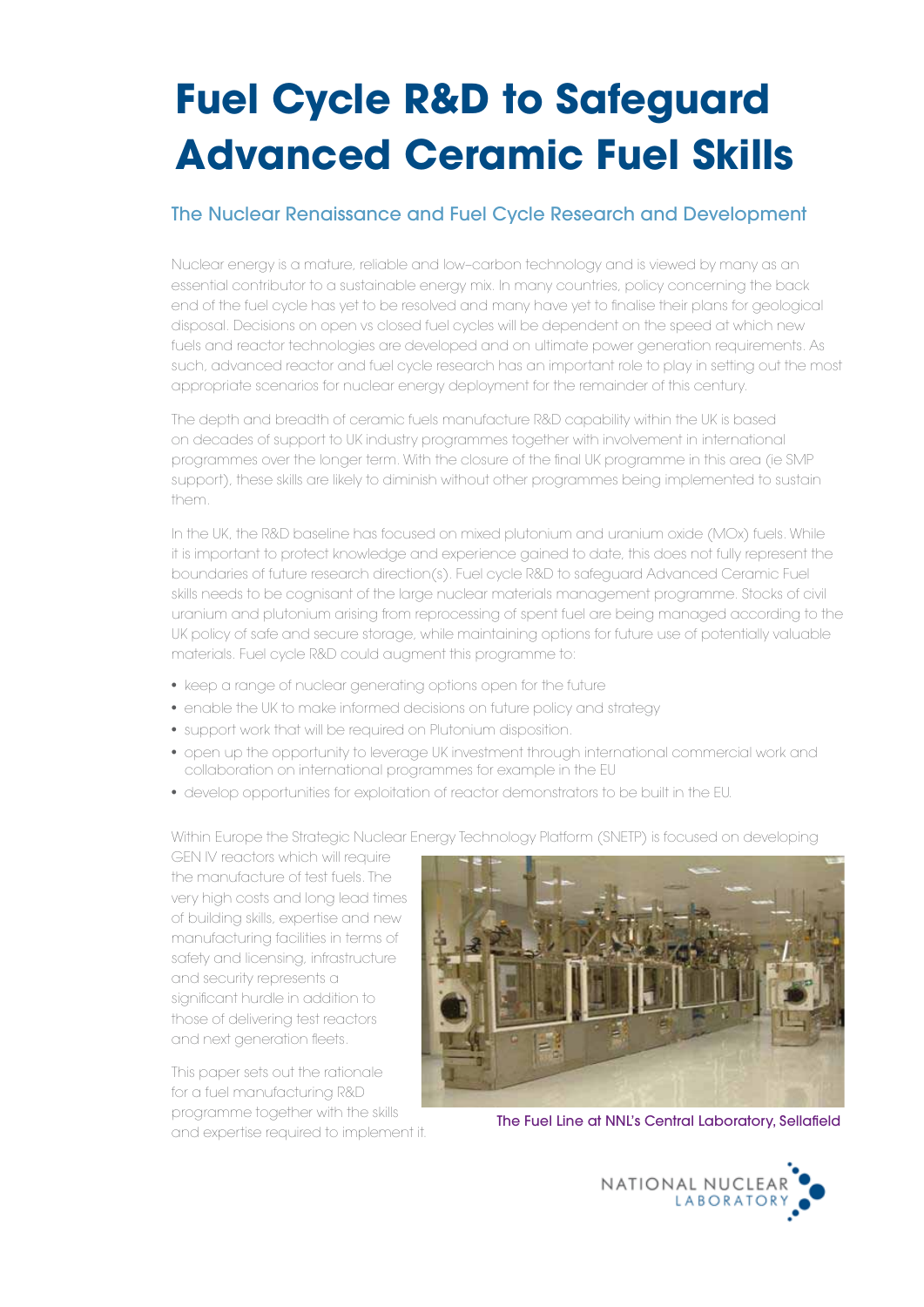UK investment in fuel cycle programmes will:

- Keep options open to support the full range of scenarios
- Enable maximum understanding of the energy challenges with regard to open vs. closed fuel cycles
- Maintain UK intelligent customer capability for advanced fuel technologies
- Support UK international policy objectives enabling a low carbon economy
- Enable the UK to continue to be a credible player in Europe and internationally
- Enable commercial benefits to be realised
- Bridge the gap between skills being developed and maintained in Pu management programmes (see diagram) and those required to enable options to realise the future value of this material.

R&D in fuel technology is needed to maintain and develop the UK's subject matter expertise as requirements for uranium based and Pu based fuels evolve through the Generation III programme and to understand the additional implications of novel Generation IV fuels on the fuel cycle.

### **Objectives**

Specific objectives of fuel technology R&D for the UK and Europe include:

- Improvements to the overall safety and operational performance of reactor systems
- Development of fuels to improve the overall resource utilisation
- Development of fuels with an improved proliferation resistance, as appropriate
- •  Demonstration of and improvements to manufacturability of future fuel concepts – developing existing knowledge on fuel manufacture including a number of advanced fuels.
- •  Development of fundamental understandings of phenomena associated with fuel manufacturing and irradiation
- •  Development of tools and methods for underpinning the safety and operational performance of new fuels
- To ensure future options for design and build are optimised eg QA of feeds, product quality and recycle
- •  To ensure future operations and maintenance of fuel plants considering reliability, scrap recovery, instrumentation, control and inspection.

### UK Investment The UK Fuel Experience and Expertise

The development of civil nuclear fuel in the UK has been closely aligned with UK prototype reactor programmes, operation of Magnox and AGR reactor fleets and development of LWR fuel for the global market. Around 20 UK research reactors have been developed and operated from the 1950's in addition to 26 Magnox reactors, 14 AGR reactors and 1 LWR. There was a focus on R&D in fuel development and material recycling at Dounreay and Harwell sites while work at Sellafield and Springfields undertook general R&D, developed test fuels and built commercial scale fuel reprocessing and fabrication plants. Over 10 million Magnox fuel elements (natural uranium metal clad in magnesium alloy), and AGR fuel elements (enriched uranium oxide pellets clad in stainless steel pins which are grouped in graphite sleeve) have been produced at the UK's Springfields site. Other fuels and associated materials have been produced at both Dounreay and Sellafield including, uranium metal fuels, mixed oxide, carbide and nitride fuels, fast reactor core fuels, and natural uranium and thorium metal breeder blankets. The National Nuclear Laboratory's R&D facilities located on the Sellafield and Springfields sites continue to draw on the knowledge base and skills built up in these local communities.

The table above summarises UK expertise in nuclear fuel manufacture and qualification.

Although the UK has expertise and track record in fuel technology, as highlighted above, there are significant future vulnerabilities due to a lack of programmes and age profiles of Subject Matter Experts (SME's). SME's take 10+ years to develop by doing new R&D, so there is a need to initiate R&D programmes to maintain capability in this key area - especially as there are, currently, potential competing technologies (e.g. relatively unexplored thorium vs wellknown uranium) but also that R&D continues elsewhere in the world in "stable" (UO2) technology.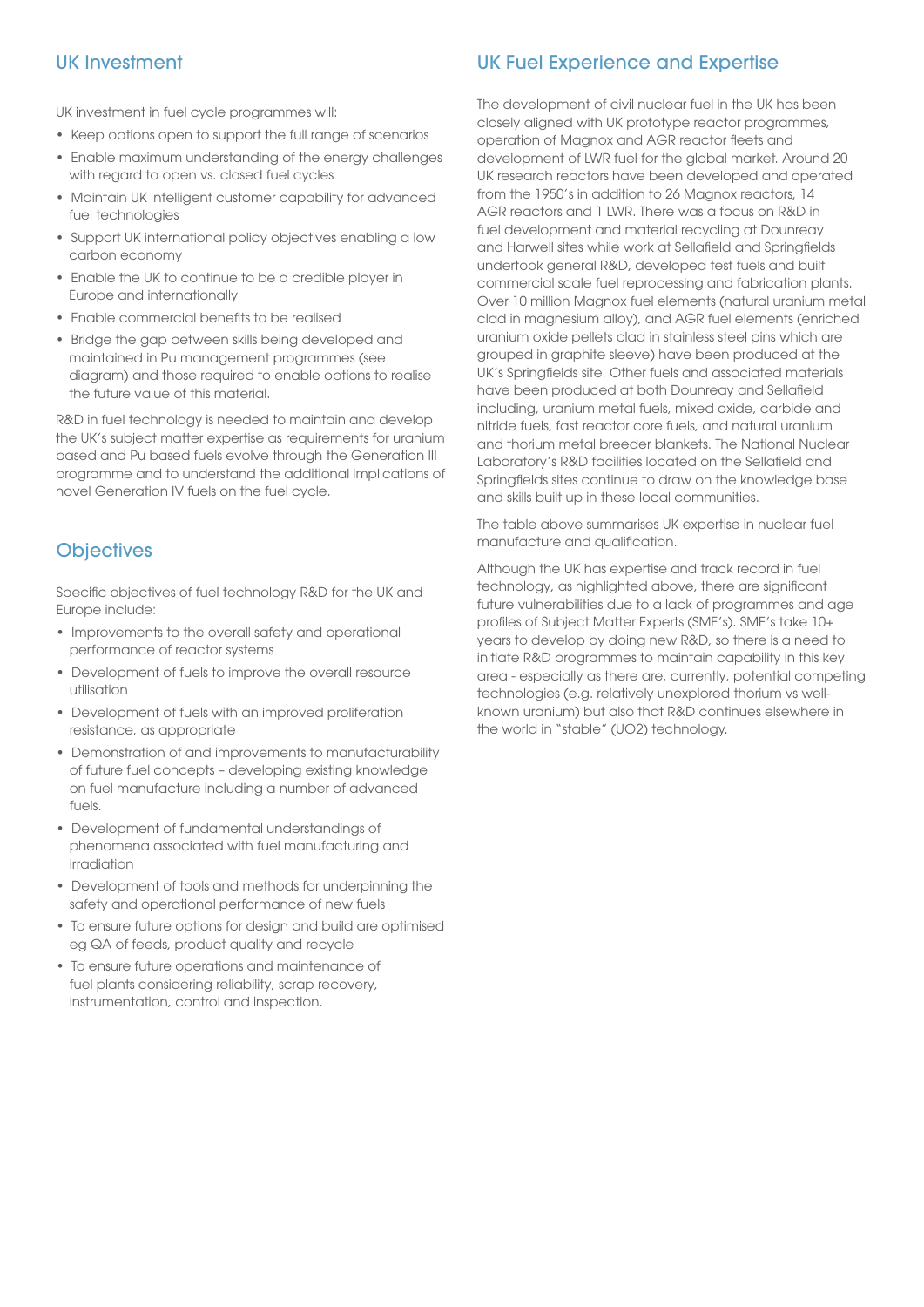| <b>UK Nuclear Energy Landmarks</b>                                                                                                                                  | UK Nuclear Fuel Fabrication Technology Landmarks                                                                                                                                                                                                                                                                                                                        |
|---------------------------------------------------------------------------------------------------------------------------------------------------------------------|-------------------------------------------------------------------------------------------------------------------------------------------------------------------------------------------------------------------------------------------------------------------------------------------------------------------------------------------------------------------------|
| 1950's<br>Operation of first 2 Magnox stations<br>Fast reactor Programme at Dounreay (Sodium<br>cooled Reactor and a Material Test Reactor)                         | Magnox fuel produced at Preston, Springfields<br>Fast Reactor Fuel fabrication and Reprocessing at Dounreay<br>Uranium Enrichment plant developed at Capenhurst                                                                                                                                                                                                         |
| 1960's<br>Advanced Gas Reactor prototype (WAGR)<br>Prototype Winfrith reactors: High Temperature<br>Gas Reactor and Steam Generating Heavy<br><b>Water Reactors</b> | Fuel produced at Springfields for use in AGR's and LWR's<br>Full production of AGR fuel at Springfields<br>Magnox fuel reprocessing at Sellafield<br>Fast Reactor Fuel research at Sellafield (including MOx fuel)                                                                                                                                                      |
| 1970's<br>All 11 Magnox Stations operational (26 reactors)<br>Operation of first stations in AGR Reactor Fleet                                                      | MOx fuel pins irradiated in Dounreay Prototype Fast Reactor<br>(98,000 pins fabricated, 1974-1994) reaching a burnup of upto<br>240GWd/t                                                                                                                                                                                                                                |
| 1980's<br>All 7 AGR Stations operational (14 reactors)                                                                                                              | Light Water Reactor (LWR) fuel facility opened at Springfields                                                                                                                                                                                                                                                                                                          |
| 1990's<br>Sizewell B 'PWR' operational                                                                                                                              | Thermal Oxide Reprocessing Plant (Thorp) starts<br>Uranium Hexaflouride plant and Oxide Fuel Complex (OFC)<br>opened at Springfields.<br>MOx Demonstration Facility opened at Sellafield (manufactured<br>Swiss, German and Japanese designed fuels)<br>MOx U active Commissioning Facility (UCF) and R&D facility<br>opened at Springfields (NNL, Preston Laboratory). |
| 2000's<br>AGR stations lifetime extension                                                                                                                           | MOx fuel production started at new Sellafield MOx Plant.<br>MOx R&D test fuel line installed in NNL central Laboratory facilities<br>at Sellafield.                                                                                                                                                                                                                     |
| 2010's<br>Sizewell 'B' uprate and higher burnups<br>8 new nuclear sites announced in UK<br>Licensing of Gen III reactors                                            | Plutonium Medium Active R&D facilities commissioned in NNL<br>central Laboratory facilities at Sellafield.<br>NDA announce decision to close MOx fuel production plant.<br>Last shipment of Magnox fuel to Wylfa.<br>Planned closure of Magnox reprocessing and Thorp<br>PWR fuel line restarted at OFC.                                                                |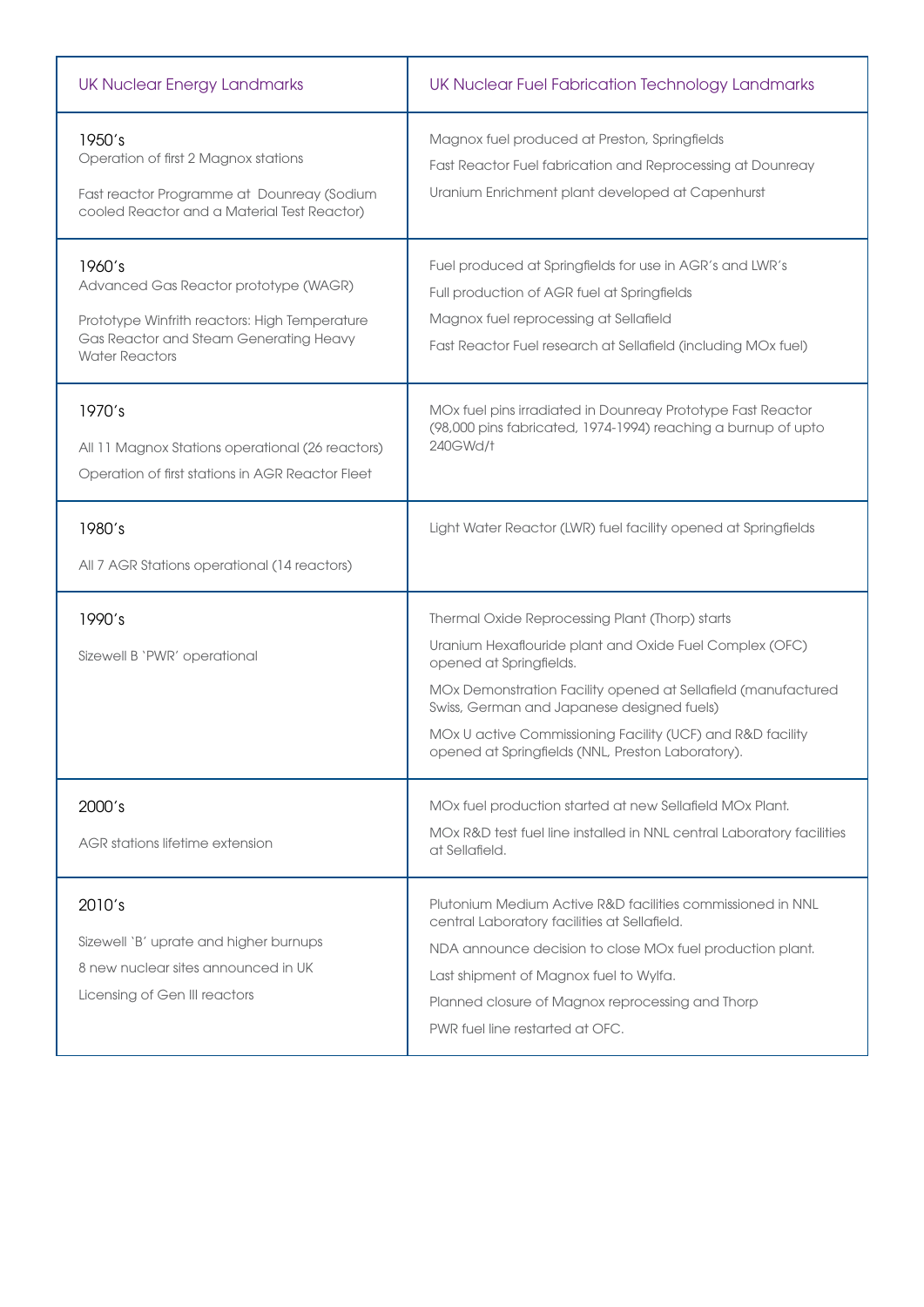### Using a Forward R&D Programme to Safeguard R&D skills

The proposed strategy is to develop an R&D test fuel programme through

a) provision of fuel technology services to key customers

b) expanded R&D activities through collaboration on international programmes as appropriate. The UK does have a track record on collaboration in international programmes. For example, NNL's Reactor and Fuels signature research programme strives to maintain these international links and is developing new talent in fuel materials R&D and performance modelling.

c) augment gaps in skills developed through the UK Pu management programme with regard to fuels R&D and not impact adversely on the utilisation of key facilities for Pu management, such as NNL's Central Laboratory.

Collaborative research opportunities will be sought in areas covering i) Evolutionary fuels and cladding i.e. Gen III+ fuels and ii) Revolutionary fuels and cladding i.e. Gen IV fuels.

Topical areas for R&D with the potential for commercial/ international programme leverage include:

- Manufacturing challenges for evolutionary and revolutionary fuels and cladding. Such fuels could be used to extend the life, efficiency or resource utilisation of Generation III+ and Gen IV reactors. A down selection of appropriate fuels would be followed by identification of key production and qualification challenges for selected fuels.
- Fuel qualification standards. There have been significant developments in microscopy/image analysis tools in recent years (e.g. greater automation, computational power, image analysis tools) that could be introduced to the



fuel qualification process. Potential areas to investigate include grain size measurement, pore size distribution, defect and impurity (i.e. as opposed to doping) identification/classification. There is also the potential for high-temperature Environmental SEM in fuel manufacture. This could enable in-situ observations of fuel sintering (e.g. grain growth/pore elimination) to understand the effect of sintering atmosphere and dopants etc.

- Production of reliable flow sheets to underpin the design of Advanced fuel manufacturing. Use knowledge of powder flow, recycle (and residue) additions, iron shard issue etc. and improvements such as reverse running, recycle scouring and early Conpor addition to develop and underpin a reliable flow sheet.
- Fuel stocks age over time and/or are affected by storage conditions, the quality of dry fuel feed stocks is a key input to production but there is no standard method of evaluating these feed stocks.
- Understanding powder flow and mixing is vital to ensure good fuel quality and reduced recycle and waste production. UO<sub>2</sub> and PuO<sub>2</sub> are cohesive powders which can lead to difficulties during handling/processing. A better understanding of effects caused by moisture uptake, thermal cycling and static charging can be obtained through a combination of inter particle force measurements using Atomic Force Microscopy and flow ability testing devices. Use of advanced multiscale modelling tools would help in predicting powder behaviour.
- Pellet production. Advanced tooling requirements for the manufacture of novel pellet designs need to be identified. Combined modelling and experimental R&D is needed to understand and improve strong green and sintered pellet production through slow pressing and the effect of sintering atmospheres.
- •  Underpinning manufacturing process feasibility and optimisation using surrogate materials.
- Furnace control. Optimisation of pellet quality, surface interaction, fission gas release and coatings. This would also include the condition of residues for long-term storage and container pressurisation avoidance.
- Inspection and metrology of fuel element components is needed for evaluation of test fuel assemblies.
- Glove box welding. Ability to weld in glove boxes and in low oxygen environments are required for the fabrication of advanced test fuels.
- Wet fuel production processes are novel and not well understood. This opens up a different range of fuels which can potentially offer significant advantages.
- •  Development and processing of evolutionary oxide fuels and revolutionary fuels requiring low oxygen content (e.g. carbide, nitride fuels).

The Uranium Commissioning Facility at Springfields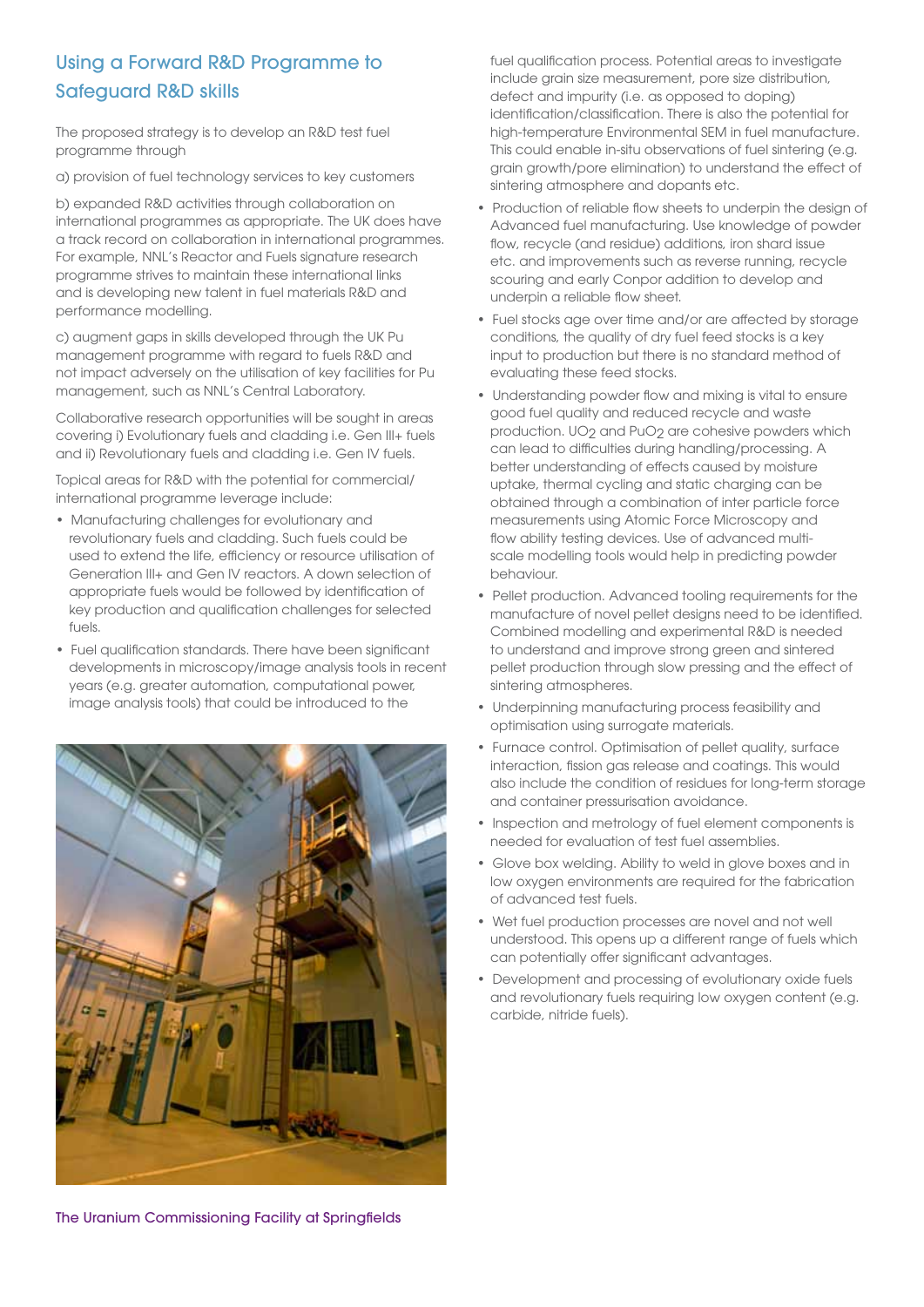### **Conclusion**

Through creation of the above priority programmes it is possible to maintain Subject Matter Experts (SMEs) within the following discipline areas covering the first 5 steps in advanced fuel development (diagram below):

- Fuel cycle assessment
- •  Fuel performance assessment
- •  Fuel manufacture
- •  Quality assurance and inspection
- •  Materials performance
- Pu/U Handling Expertise
- Criticality, shielding, radiological risk assessment
- Component fabrication, assembly and inspection
- Nuclear physics
- •  Radiochemistry